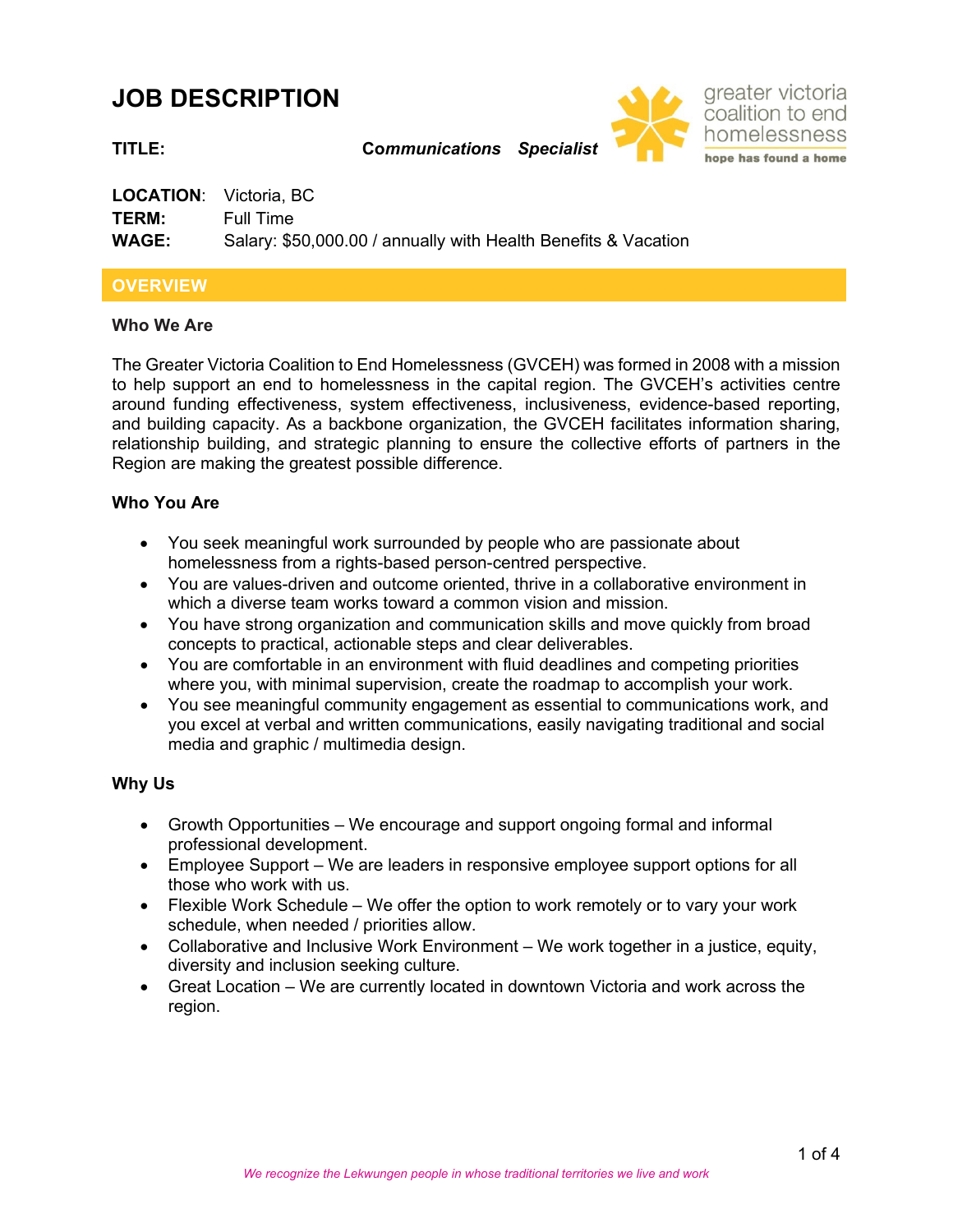### **JOB SUMMARY**

#### **Communications Specialist**

This position supports the work of the Greater Victoria Coalition to End Homelessness and reports to the Executive Director.

This position is responsible for the tactical communications aspect of the work of the GVCEH. This means collaborating and supporting all our partners (funders, members, interested parties and the community as a whole) who work towards functional zero and to end homelessness throughout the Capital Region and beyond.

This position coordinates communications and community engagement projects and delivers communications in partnership with the other departments and staff of the GVCEH and relevant partner tables.

This role requires a flexible, self-directed individual who can communicate clearly, understand the sensitivity of the issue of homelessness, demonstrate empathy and work with people with lived and living experience of homelessness to review and ground truth in all our communications.

The incumbent can write and develop communications that translate jargon into plain language to maximize community-wide awareness about homelessness.

This position presents an opportunity to work on high-profile initiatives and to share with the community how those initiatives create vibrant and inclusive communities.

- *1. Communication: 50%*
	- a. Assist the Executive Director with the development of the strategic communications plan and develop a tactical / action plan in collaboration with the team;
	- b. support the Community Engagement and Communications Working Group to develop and implement the initiatives identified in the different plans;
	- c. develop and update the GVCEH website as a communication tool;
	- d. design and support / oversee the development of communications products such as: Annual Report, Community Plan, Tool Kits and other products of the GVCEH, as identified / required;
	- e. advise and support staff to develop appropriate communications tools/messages for their departments;
	- f. co-create an editorial calendar;
	- g. draft press releases, op-eds, social media and blog posts consistent with the editorial calendar as well as with arising needs;
	- h. draft group emails using Outlook, Constant Contact, (or other media as adopted);
	- i. design, save, and share appropriate graphics for print and online use using the Adobe Creative Cloud suite of software;
	- j. create and/or update, share, and collate responses to GVCEH surveys via Survey Monkey or other platforms;
	- k. create, promote, and track GVCEH events via appropriate platforms;
	- l. take photographs and record video for use in print documents and online;
	- m. direct media requests and draft speaking points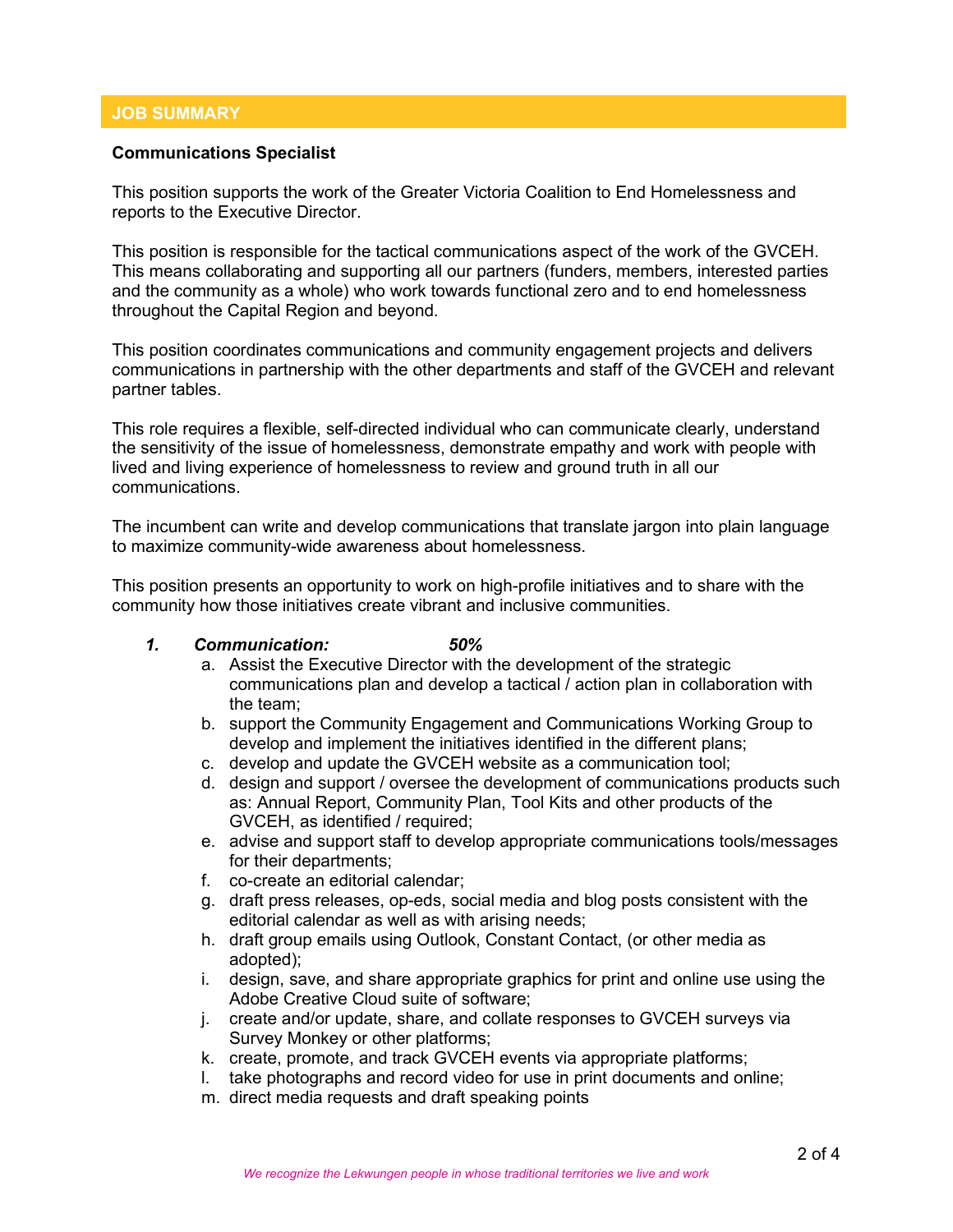# *2. Project Coordination: 30%*

- a. Support the Community Engagement and Communications Working Group to implement community-based education and awareness projects/events;
- b. maintain contact lists, minutes, and communication priorities Community Engagement and Communication Working Groups;
- c. maintain GVCEH and partner calendar on victoriahomelessness.ca;
- d. assist with member engagement, including maintaining current member contact list, as requested;
- e. propose and develop relevant activities that are mission specific.

#### 3. *Operations and Administration: 20%*

- a. Assist with research and drafting of project reports;
- b. report on the work of the Community Engagement and Communications Working Group.